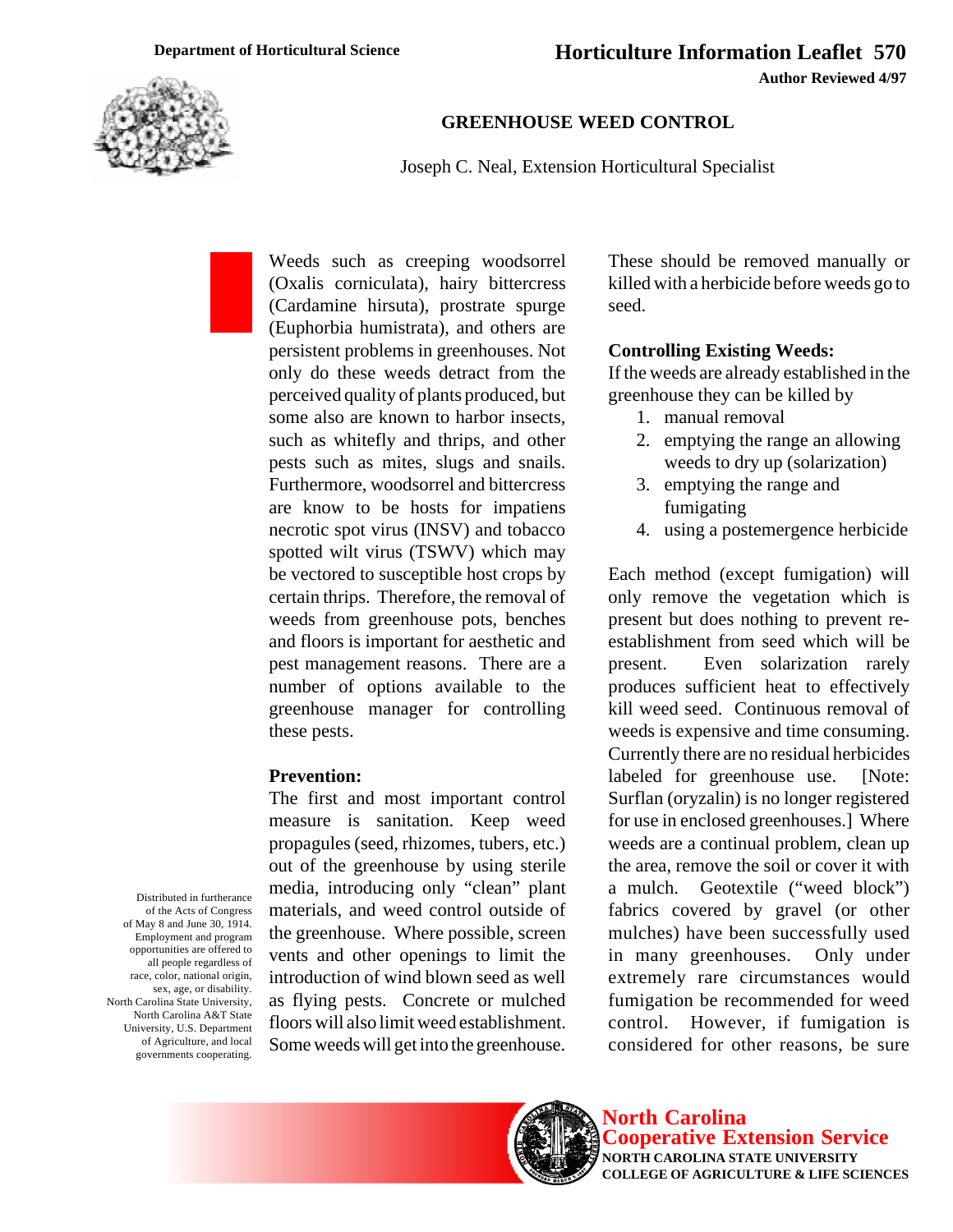the conditions are right for weed seed control as well. Before fumigating, kill above-ground portions of existing weeds and wash the interior walls, benches, and glass or plastic to remove and moisten weed seed. The soil and media should be moist but not wet and between 50 and 80 $\degree$ F. The most effective, but most hazardous, fumigant is methyl bromide. If methyl bromide is to be used, it is advisable to contract out this work to a qualified fumigation specialist. In plant beds or under benches, steam sterilization can be effective. Soil / media temperature must remain at or above 180 °F for at least 30 minutes to kill most weed seed. For more detailed guidelines on the use of fumigants in greenhouses consult the North Carolina State University Plant Pathology Information Note # 140, "Soil Treatments for Plant Beds and Greenhouse – Vegetable and Ornamental Crops" by Averre et al.

# **Chemical Control of Greenhouse Weeds:**

Only four herbicides are labeled for use inside greenhouses. There are very specific restrictions on the use of herbicides in greenhouses. With one exception, the products described below are only for use under benches, in walkways and around the foundation of the greenhouse. They are not for use in pots or ground beds where crop plants are growing. Read the label and carefully observe any precautions. Always wear personal protective equipment when applying pesticides in a greenhouse.

**Reward** (diquat, Valent Corp.) is a postemergent contact-type, non-translocated weed killer. It is good for killing small annual weeds under plant benches, in walkways and around the greenhouse foundation. Large weeds will be burned but not killed. Reward is relatively toxic. Always use the recommended safety equipment when spraying Reward. Advantages of Reward include rapid kill of seedling weeds, it may be used when a crop is present in the house, relatively low cost, and small amounts of spray drift will cause only cosmetic damage to the crop but will not translocate to kill entire plants. Disadvantages of this herbicide are lack of control of perennial or well established weeds and the relatively high mammalian toxicity.

**Scythe** (pelargonic acid, Mycogen Corp.) is also a postemergent, contact-type, non-translocated herbicide which controls small seedling weeds.

Scythe works better when air temperatures are high  $(\geq 80 \text{ °F})$ . Large weeds will be burned but not killed. Advantages of Scythe include lower toxicity (compared to Reward) and it may be used while a crop is in the house. Also, Scythe is the only herbicide which can be used to control weeds growing in woody plant production benches, such as rose benches. In all applications, avoid contact with desirable vegetation. The main disadvantages of Scythe are cost and it is somewhat less effective than Reward on larger weed seedlings. Additionally, the odor can persist and be offensive to some people.

In contrast to Scythe and Reward, **Roundup-Pro** (glyphosate, Monsanto Corp.) is a systemic, postemergence herbicide which kills annual and perennial weeds and has a lower mammalian toxicity than Reward. However, when applying any pesticide in a closed environment, like a greenhouse, one should wear protective clothing, eye protection, and a respirator. Advantages of Roundup-Pro are the systemic kill of annual and perennial weeds and low mammalian toxicity. The main disadvantage is that small amounts of spray drift can severely injure greenhouse crops. Therefore, it is advisable to use Roundup only in empty greenhouses (between crops) or to shut off ventilation and circulation fans to reduce drift. If drift occurs, wait six hours then wash the benches and sides of the house; otherwise, condensation containing Roundup may drip onto plants.

**Finale** (glufosinate-ammonium, AgrEvo Corp.) is also a non-selective, systemic, postemergent herbicide which may be used to control weeds on greenhouse floors, under benches, and around the foundation. Air circulation fans must be turned off during the application. Avoid aerial drift by using a low pressure, large droplet type nozzle. Finale is similar to Roundup, in that it is a translocated, non-selective herbicide with no soil activity in clay soils. However, in contrast to Roundup, Finale produces symptoms more rapidly (often within 48 hours) but may not control rhizomatous perennial weeds as well as Roundup. Do not use Finale in greenhouses containing edible crops.